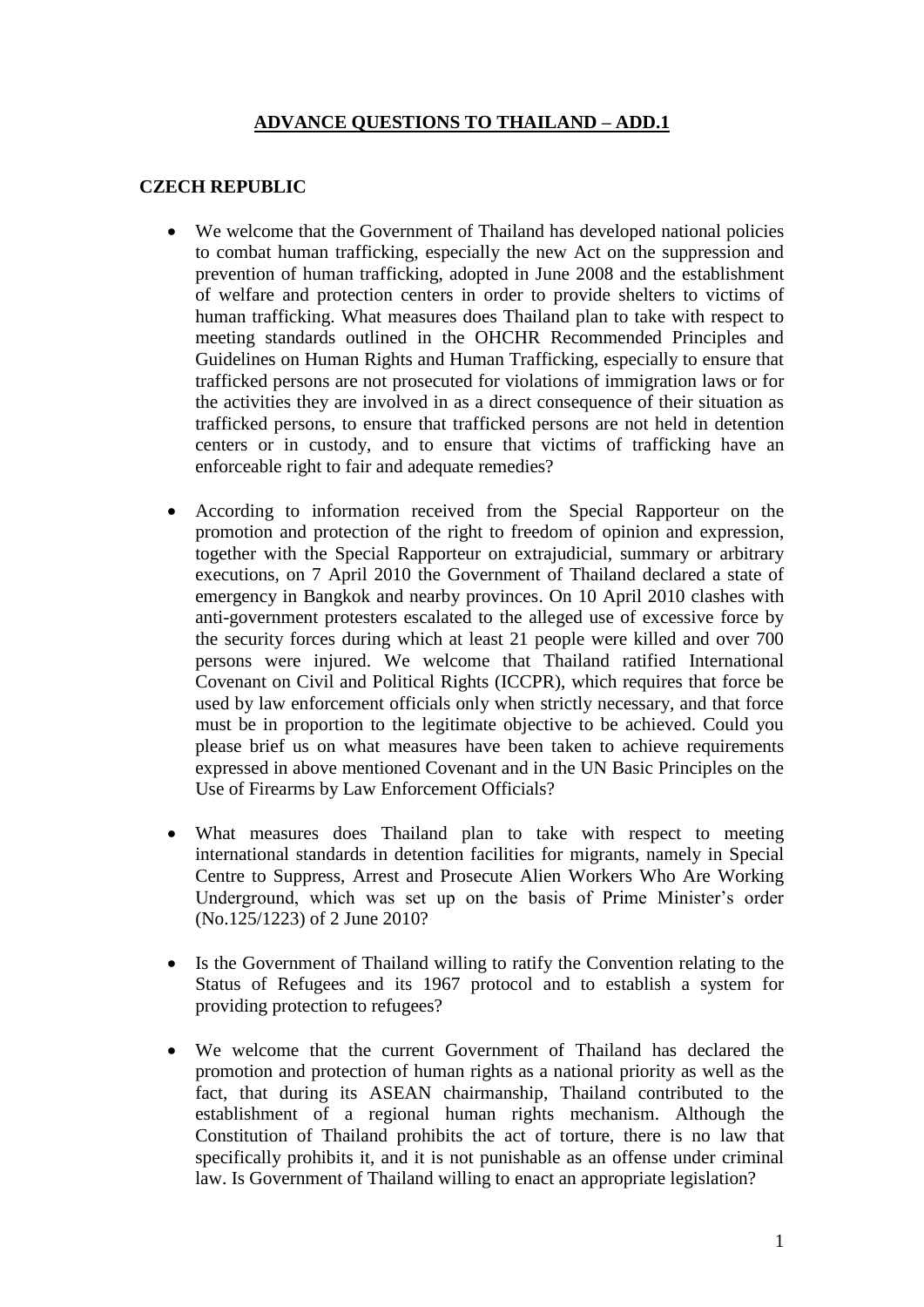• The Czech Republic welcomes that Thailand has ratified the International Covenant on Civil and Political Rights (ICCPR). Is the Government of Thailand considering ratification of the Second Optional Protocol, aiming at the abolition of the death penalty?

### **NETHERLANDS**

- Thailand has been subject of intense criticism for blocking access to websites and putting up limitations on freedom expression when related to the monarchy and other related sensitive issues. Media are said to exercise strict self-censorship. The government has admitted on several occasions that lèse majesté legislation has been abused to control opinions. When and how is a reform of the relevant legislation in the Criminal Code and the Computer Crimes Act taking place? Will this reform provide clear, precise and reasonable criteria in determining the offense of lèse majesté?
- Human Rights Defenders face serious challenges through inadequate protection from the government and in some cases lack of access to justice. The EU guidelines on human rights defenders impose a clear obligation on the EU to follow this matter closely. Does the review contain an assessment of how to enable human rights defenders to work freely without interference from other parties? How will effective prosecution of past violations and interferences be ensured? Are any steps taken to ratify and enforce the *International Convention for the Protection of All Persons from Enforced Disappearance*?
- Thailand has not acceded to the 1951 Convention relating to the Status of Refugees and its 1967 Protocol but continues to host a large number of refugees and is bound by international human rights standards regarding the treatment of refugees. Thailand's numerous migrant workers lack basic human rights and face a range of human rights abuses, including police abuse and discrimination. Does the review include a stronger adherence to the principle of non-refoulement where the Thai government will ensure that no one is expelled, returned or extradited to a country or territory where they may face serious human rights violations? Will Thailand adjust its legislation in order to ensure fair wages and equal remuneration for work to migrant workers, safe and healthy working conditions and an end to human rights abuses?
- A National HumanRights Commission is an essential body for independent and impartial investigation into human rights abuses. Thailand's NHRC was appointed exclusively by representatives of the judiciary. The investigation carried out by the NHRC on the April/May 2010 riots has still not been made public. Does the review include ways to ensure that future nominations of commissioners are conducted in a transparent, participatory and consultative manner to fully ensure the Commission's independence, impartiality and competence?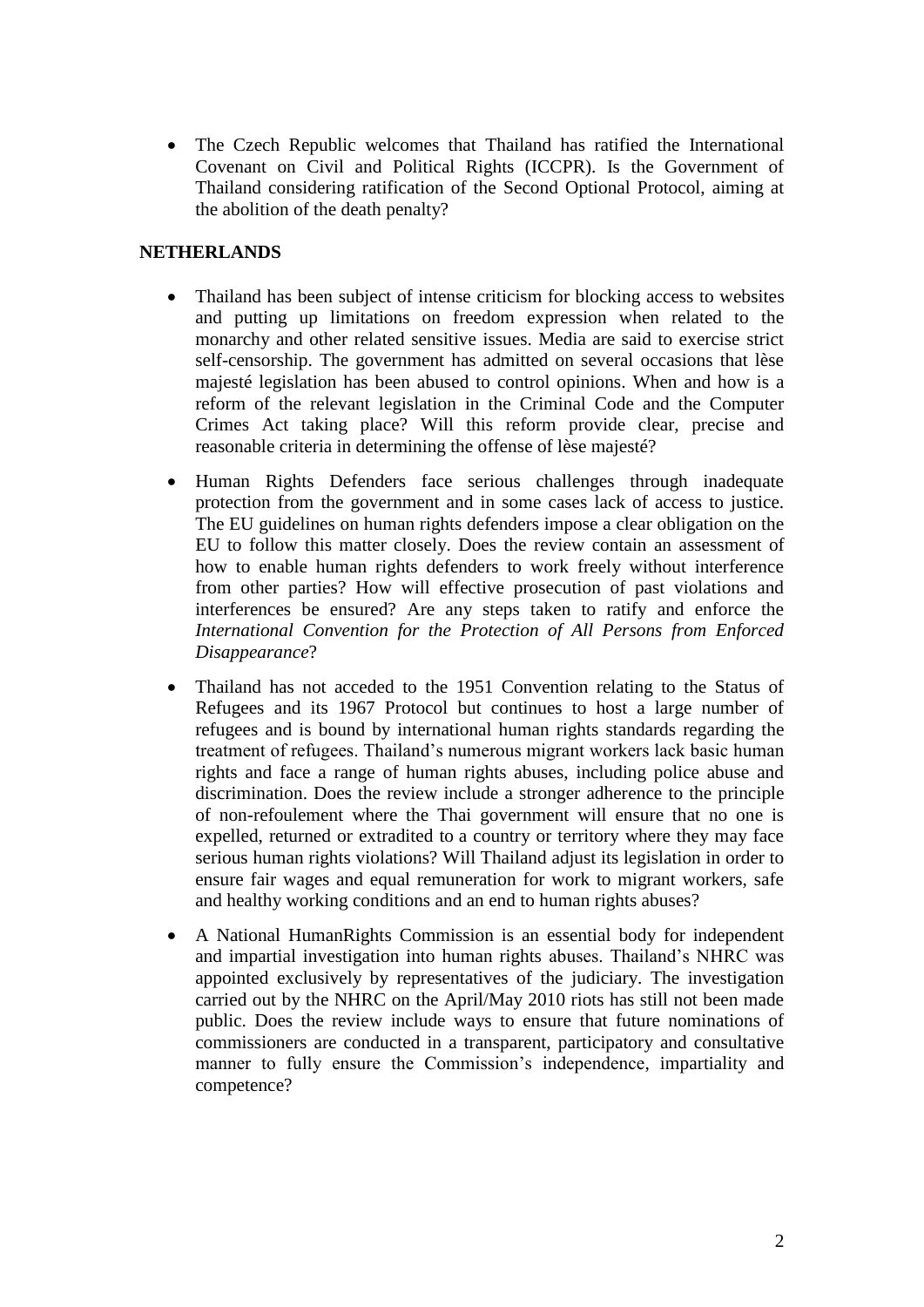## **SWITZERLAND**

- What steps is the Royal Thai Government taking in order to strengthen the independent and impartial role of the judiciary?
- What are the measures that the Royal Thai Government plans to put in practice in order to ensure freedom of expression and association for all its inhabitants? Does the Royal Thai Government foresee to invite the UN Special Rapporteur on promotion and protection of the right to freedom of opinion and expression?
- Does the Royal Thai Government consider reviewing the lèse-majesté law?
- Does the Royal Thai Government intend to ratify the Convention relating to the Status of Refugees and its 1961 Protocol?
- Does the Royal Thai Government foresee to impose a moratorium on executions with a view to the abolition of the death penalty?

# **UNITED KINGDOM**

- We should be grateful if you would provide information on the extent to which civil society will be involved in the follow-up to this review?
- Please could you inform us as to whether the National Human Rights Commission of Thailand operates fully in accordance with the Paris principles designed to guide the practice of such institutions?
- Can we expect to see a review of the laws used to control the right to freedom of expression that will look at the best way to enforce those lawswith fairness? Would it be possible to share with us any Terms of Reference or the scope of such a review if it were to take place?
- We would be grateful for an update on how you have responded to the reports and recommendations made so far by the Truth and Reconciliation Commission– which recommendations you have implemented and how much legal assistance and financial support has been given?
- Please could you inform us whether you are considering lifting the special security laws in Southern Thailand, including the Emergency Decree? And if so, would it be possible to give an indication of a timeline?
- Please could you tell us what steps will be taken to reform the justice system including those of detained persons either awaiting trial or those in prison?